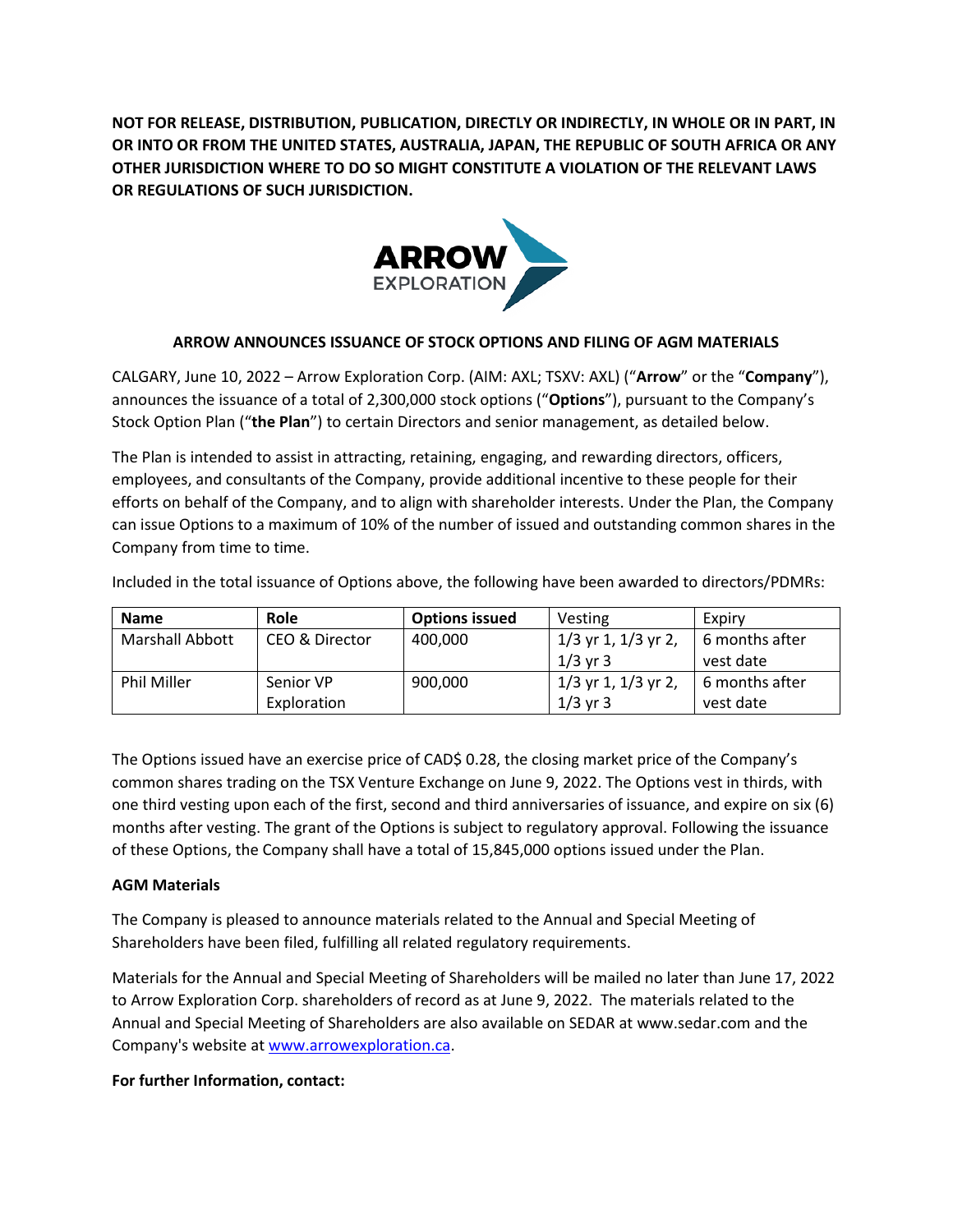| <b>Arrow Exploration</b>                                                |                      |
|-------------------------------------------------------------------------|----------------------|
| Marshall Abbott, CEO                                                    | +1 403 651 5995      |
| Joe McFarlane, CFO                                                      | +1 403 818 1033      |
|                                                                         |                      |
| <b>Brookline Public Relations, Inc.</b>                                 |                      |
| Shauna MacDonald                                                        | +1 403 538 5645      |
| <b>Canaccord Genuity (Nominated Advisor and</b><br><b>Joint Broker)</b> |                      |
| Henry Fitzgerald-O'Connor                                               | +44 (0) 20 7523 8000 |
| James Asensio                                                           |                      |
| <b>Gordon Hamilton</b>                                                  |                      |
| <b>Auctus Advisors (Joint Broker)</b>                                   |                      |
| Jonathan Wright (Corporate)                                             | +44 (0) 7711 627449  |
| Rupert Holdsworth Hunt (Broking)                                        |                      |
| <b>Camarco (Financial PR)</b>                                           |                      |
| James Crothers                                                          | +44 (0) 20 3781 8331 |
| Rebecca Waterworth                                                      |                      |
| <b>Billy Clegg</b>                                                      |                      |

## **About Arrow Exploration Corp.**

Arrow Exploration Corp. (operating in Colombia via a branch of its 100% owned subsidiary Carrao Energy S.A.) is a publicly traded company with a portfolio of premier Colombian oil assets that are underexploited, under-explored and offer high potential growth. The Company's business plan is to expand oil production from some of Colombia's most active basins, including the Llanos, Middle Magdalena Valley (MMV) and Putumayo Basin. The asset base is predominantly operated with high working interests, and the Brent-linked light oil pricing exposure combines with low royalties to yield attractive potential operating margins. Arrow's 50% interest in the Tapir Block is contingent on the assignment by Ecopetrol SA of such interest to Arrow. Arrow's seasoned team is led by a hands-on executive team supported by an experienced board. Arrow is listed on the AIM market of the London Stock Exchange and on TSX Venture Exchange under the symbol "AXL".